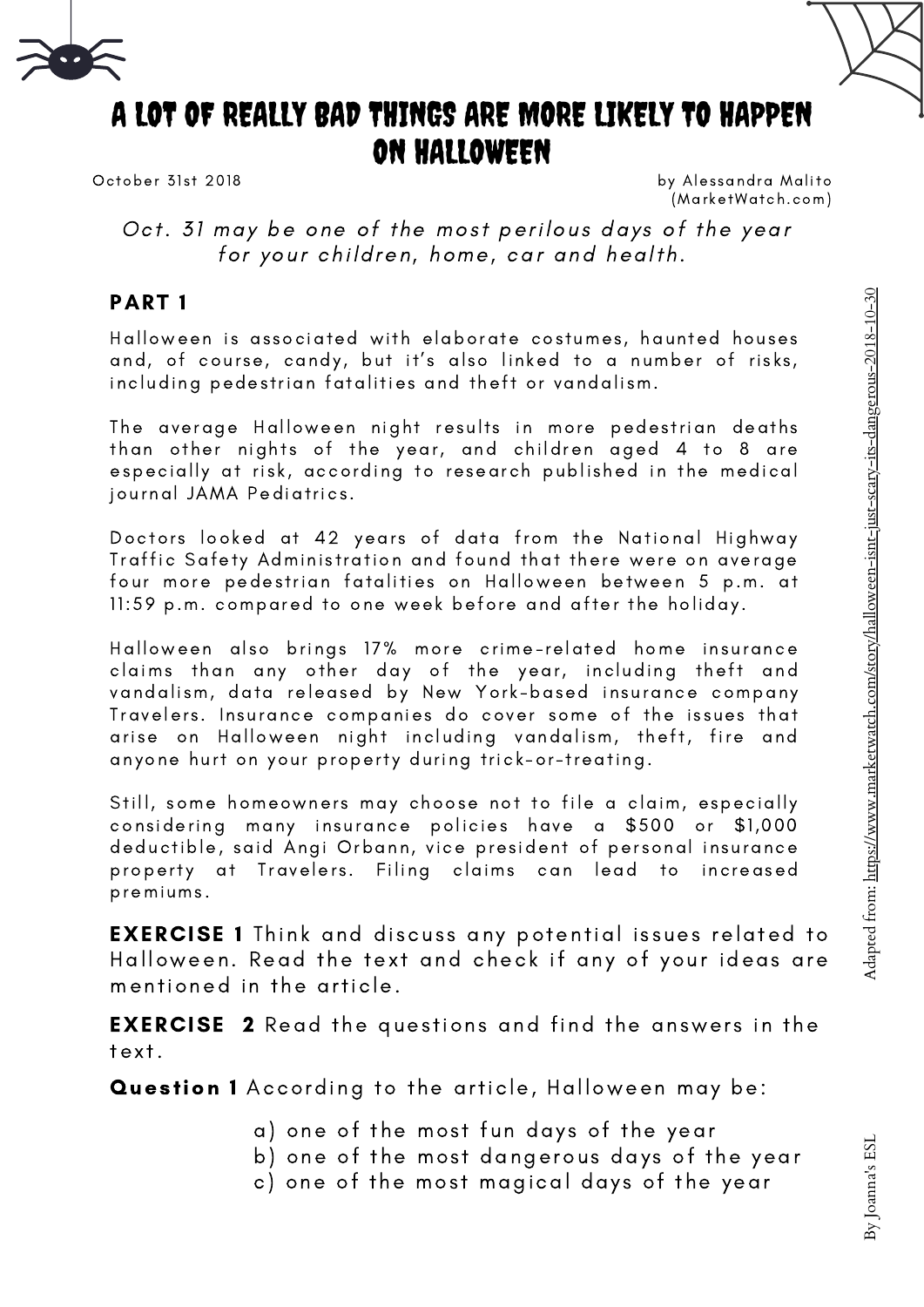



Question 2 On Halloween pedestrians may be subjected to

- a) pick -pocketing
- b) accidents such as hit and run
- c) being assaulted

**Question 3** The children aged 4 to 8 years old are the most prone to accidents because

- a) they are not visible at night
- b) their vision and hearing is impaired by the costumes
- c) the information is not given in the text

#### Question 4 The insurance companies

- a) pay for selected crimes that occur on **Halloween**
- b) do not pay for any crimes that occur on
- Halloween
- c) do not include civil responsibility insurance

Question 5 Some people choose not to collect their insurance because

> a) in the end it may be more expensive than covering the costs on their own b) their insurance companies do not include home- related crimes in the plan c) it is a long and complicated process

**EXERCISE 3** Match the words with their definitions.

| 1. perilous    | a) a person who is walking in an<br>area where vehicles go    |
|----------------|---------------------------------------------------------------|
| 2.elaborate    | b) a part of the cost of an<br>accident that you agree to pay |
| 3.a pedestrian | c) extremely dangerous                                        |
| 4.a fatality   | d) to officially record something                             |
| 5.to file      | e) containing many detailed parts                             |
| 6. deductible  | f) a death caused by an accident                              |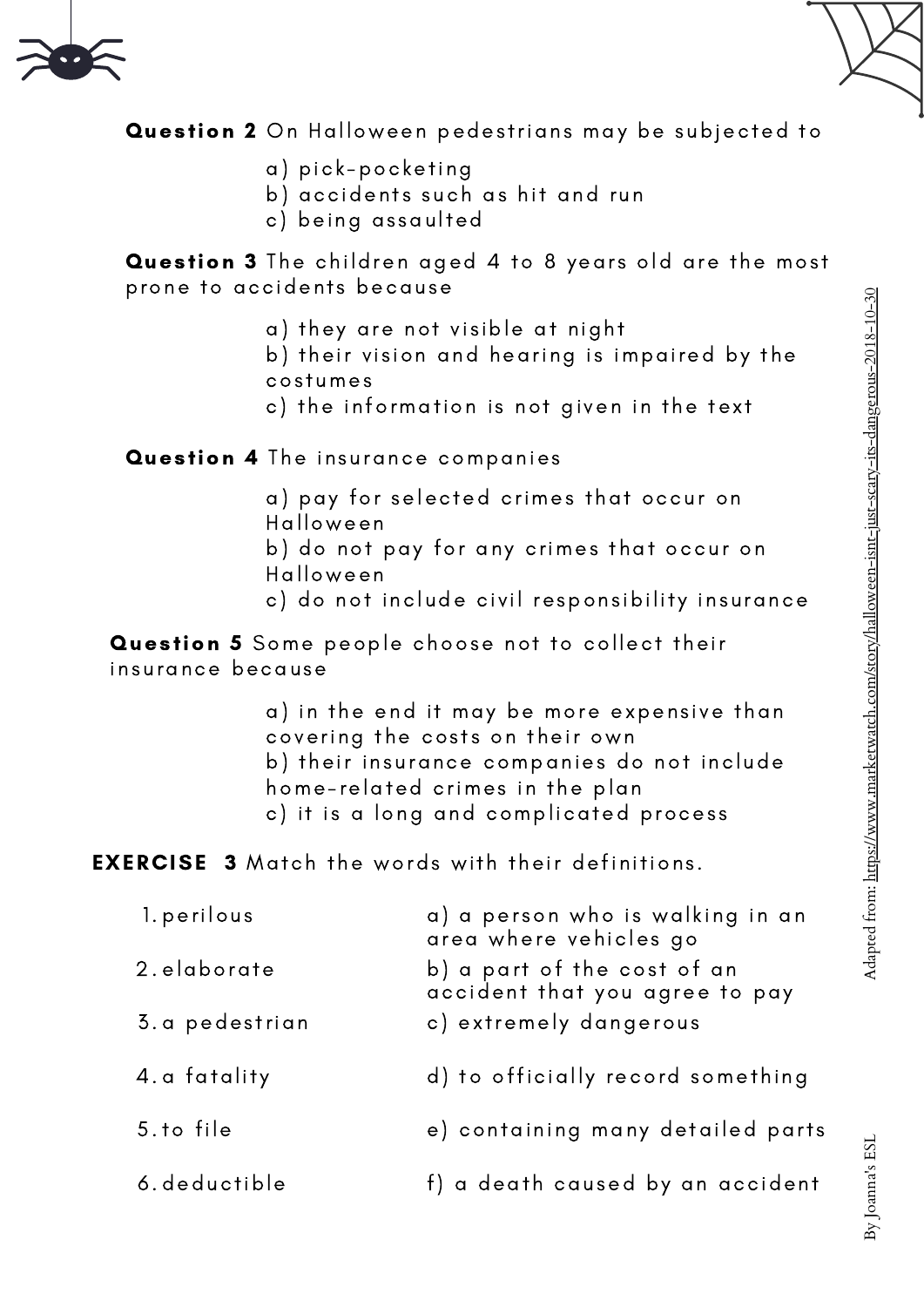

**EXERCISE 4** Think and discuss different ways in which you can stay safe, or protect others, on Halloween.

| 1. vandalism    |  |
|-----------------|--|
| $2.$ theft      |  |
| 3. car accident |  |
| 4. fire         |  |

EXERCISE 5 Read the second part of the article and check if your answers are similar to the ones in the text.

#### PART 2

Clear an easy path for trick-or-treaters and guests to get to your doorstep, Orbann added. Don't leave lit candles inside a pumpkin or any place they 're unattended. Leave dogs on a leash or in a room away from the front door, as they may be scared by fireworks or confuse trick-or-treaters with intruders.

The researchers suggested that kids wear reflective patches on their costumes, and that limiting on-street parking could make it easier to see pedestrians. "Halloween trick-or-treating encourages creativity, physical activity, and neighborhood engagement," they wrote. "Trick-or-treating should not be abolished in a misguided effort to eliminate Halloween-associated risk."

There are ways to avoid a horror on Halloween. Homeowners should ensure homes are lit and show some activity to deter vandals and thieves from breaking in, said Scott Humphrey, second vice president of risk control at Travelers. He suggests using timers for inside and outside of your home, as well as garages and sheds. "Sometimes, lighting is just enough to deter somebody from targeting it," he said.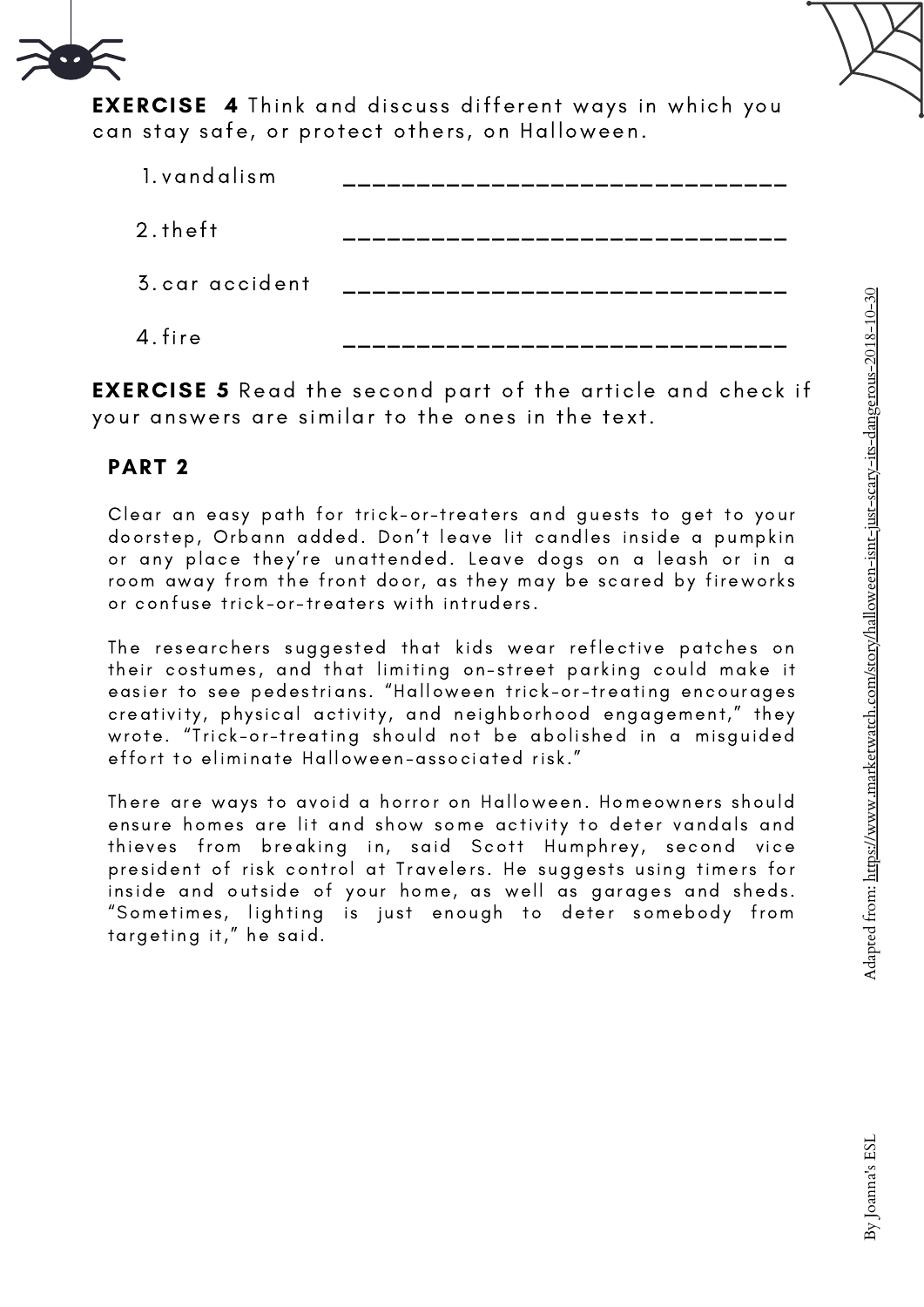

## ANSWERS

**EXERCISE 2** Read the questions and find the answers in the tex t.

Question 1 According to the article, Halloween may be:

- a) one of the most fun days of the year
- b) one of the most dangerous days of the year
- c) one of the most magical days of the year

Question 2 On Halloween pedestrians may be subjected to

- a) pick -pocketing
- b) accidents such as hit and run
- c) being assaulted

Question 3 The children aged 4 to 8 years old are the most prone to accidents because

- a) they are not visible at night
- b) their vision and hearing is impaired by the costumes
- c) the information is not given in the text

Question 4 The insurance companies

a) pay for selected crimes that occur on Halloween

- b) do not pay for any crimes that occur on Halloween
- c) do not include civil responsibility insurance

Question 5 Some people choose not to collect their insurance because

> a) in the end it may be more expensive than covering the costs on their own

> b) their insurance companies do not include home- related crimes in the plan

c) it is a long and complicated process

**EXERCISE 3** Match the words with their definitions.

1.C 2.e 3.a 4.f 5.d 6.b

**EXERCISE 4** Think and discuss different ways in which you can stay safe, or protect others, on Halloween.

Students' own ideas.

Adapted fro

m: <u>https://w</u>

w

w.marketwatch.co

m/story/hallo

[ween-isnt-just-scary-its-dan](https://www.marketwatch.com/story/halloween-isnt-just-scary-its-dangerous-2018-10-30)

gero

us-2018-10-30